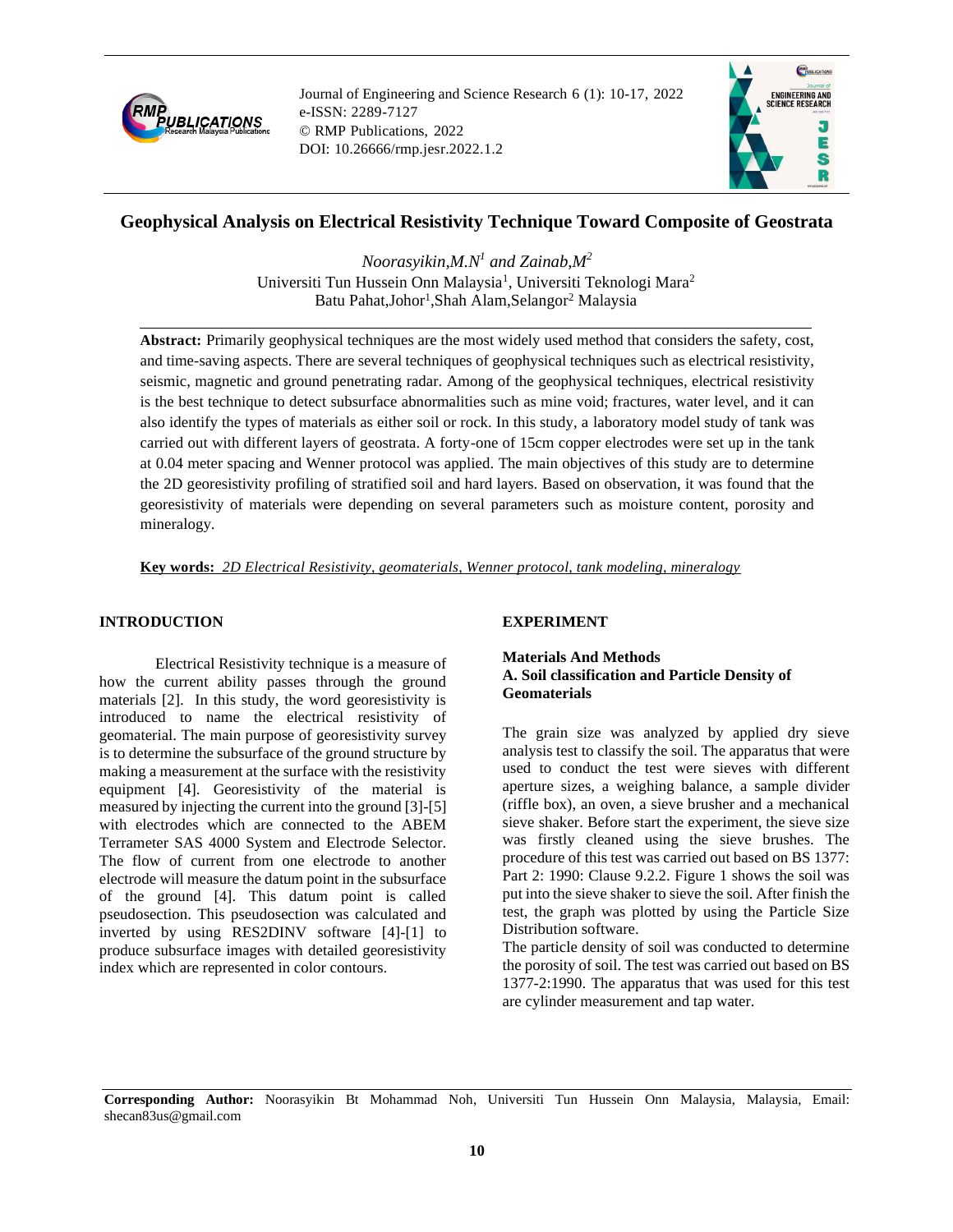### **B. Soil Mineralogy and Petrographic study**

To determine composition of mineralogy in soil sample, X-Ray Diffraction Test was implemented. To carry out this test, the soil sample had to be in powder form and dried in the oven for about 24 hours at temperature  $300^0$ C., The soil sample was sieved at 0.15 mm size by using the sieve shaker to get the sample in powder form. The apparatus that were applied for this test are an x-ray diffractometer, a glass sample plate, a spatula, a glove, and a balance. The procedure of this test was carried out based on ASTM 2369 Standard Method. The glass sample plate with soil sample was placed at the sample holder in the x-ray diffractometer machine. The mineralogy of soil was obtained by analyzing the soil at 2-90 degrees by default under crossed polarized light using the x-ray diffractometer machine.

The study of minerals and textures of hard material by thin section is called as petrography study. Cement mortar samples were tested to get the unknown minerals composite in the sample. Thin section petrography is the study of microscopic features using a "polarizing" or "petrographic" microscope. A thin section was made from it to look at a sample through a microscope. Thin sections were made from small slabs of a cement mortar sample glued to a glass slide  $(-1$  inch by 2 inches), and then ground to a specified thickness of 0.03 mm (30 microns). At this thickness most minerals become more or less transparent and can then be analyzed by a microscope using transmitted light. The procedure of the test was carried out based on the International Society for Rock Mechanics (ISRM- Year 1974 - 2006) Suggested Method. The apparatus that were used to conduct this experiment were a thin section discoplan, a double wheel grinder, a petrographic microscope, a polisher, carborundum, grease, a sample container, a disposable container, acetone, Canada balsam, xylene A & B, a hot plate, a vacuum impregnation machine and army acetate.

### **C.Tank Modeling – 2D Resistivity Profiling**

A laboratory model study was carried out by constructing a tank filled with composite of geostrata. The tank was modelled to derive the images of the stratified geomaterials. The size of tank was 183cm in length, 39cm in width, and 100cm in height and filled up with density of geomaterials 2g/cm<sup>3</sup>. Forty-one copper electrodes at 15cm in length were used and installed at 0.04 meter spacing in the tank.

In this study, the geostrata was modelled as Model 1, Model 2, Model 3, and Model 4. These models were connected to the ABEM Terrameter SAS4000 and ABEM electrode selector to conduct the resistivity test. The protocol that was used in this study was the Wenner array. This protocol was used because it has strong signal strength whereby the data will not be affected by loud noises. Besides that, this Wenner-Short protocol was also suitable because the test was conducted in the tank with limited length of about 183cm. From the georesistivity survey, the datum point was collected. This datum point is called pseudosection. This pseudosection was calculated and inverted by using RES2DINV software to produce subsurface image with detailed georesistivity index which represented in color contours. Figure 1, Figure 2, Figure 3 and Figure 4 shows the schematic layout of tank with stratified materials.



Figure 1: Model 1 (Dry condition) and Model 2 (0.5%, 5.0%, and 10.0%) by weight of water



Figure 2: Model 2 with Soil Moisture Probe – Undrained condition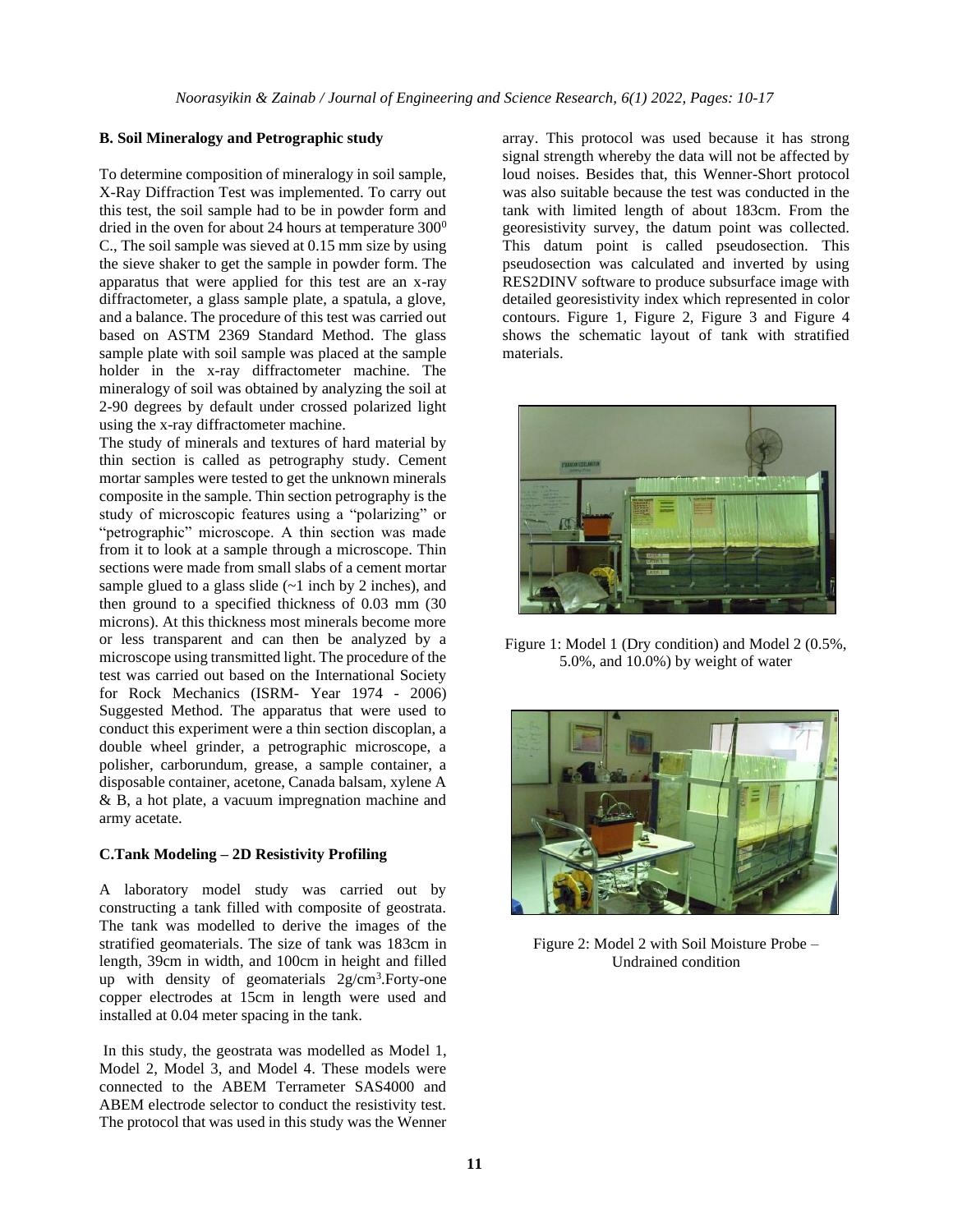

Figure 3: Model 3 with Soil Moisture Probe – Undrained and Drained condition



Figure 4: Model 4 with surcharge load

### **RESULTS & ANALYSIS**

### **A.Soil classification and Particle Density of Geomaterials**

The soil particle size distributions are classified as shown in Table1. Based on the results, it was found that the name of the soil was well-graded sand in which was based on the highest percentage of sand particles ranging between 60% to 80%. These soils also met the criteria of the British Soil Standard where the soil samples had a coefficient of uniformity  $(C_U)$  value above 6.0 and coefficient of gradation (Cg) value between 1 and 3. If both of these criteria are met, the sand is classified as well-graded or SW. For the porosity of soil, it is shows that the porous of hard layer consist 26% while the sandy soil obtained 19%.

Table 1: Particle Size Distribution of Sedimentary Residual soils

| Sample  | Soil Types  | $\frac{0}{0}$ | % Sand | $%$ Fine |
|---------|-------------|---------------|--------|----------|
|         |             | Gravel        |        |          |
| Soil    | Well-graded | 27.24         | 69.70  | 3.05     |
| layer 1 | sand        |               |        |          |
| Soil    | Well-graded | 30.83         | 68.81  | 0.37     |
| layer 2 | sand        |               |        |          |
| Soil    | Well-graded | 21.14         | 77.21  | 1.65     |
| layer 3 | sand        |               |        |          |

| Table 1: Particle Size Distribution of Sedimentary |  |  |  |
|----------------------------------------------------|--|--|--|
| Residual soils                                     |  |  |  |

#### **B.Soil Mineralogy and Petrographic study**

Figure 5 shows the plot of Intensity versus 2-Theta degrees. The 2-Theta degrees represented the degree of crossed light during the soil analysis using the X-Ray Diffractometer. The intensity represents the soil mineralogy that was detected under diffraction light. Table 2 shows different classes of minerals obtained. From the results obtained, it shows that the soil contains high clay mineralogy. The clay mineral is known to absorb and sustain water easily. The clay minerals tend to ionize and contribute to the supply of free ions. From these two characteristics, clay mineralogy therefore has low resistivity or high conductivity as compared to the rest of the minerals.



Figure 5: Graph Intensity versus 2-Theta Degrees

Table 2: Classes of Soil Minerals

| Classes of     | Number of |  |
|----------------|-----------|--|
| Minerals       | Minerals  |  |
| Clay           | 23        |  |
| Silicates      | 11        |  |
| Phosphates     | 5         |  |
| <b>Borates</b> | 3         |  |
| Vanadate       | 0         |  |
| Nitride        | $\theta$  |  |
| Sulfide        | 6         |  |
| Carbonates     | 0         |  |
| Oxides         | ĵ)        |  |



Figure 6: Micro texture of cement mortar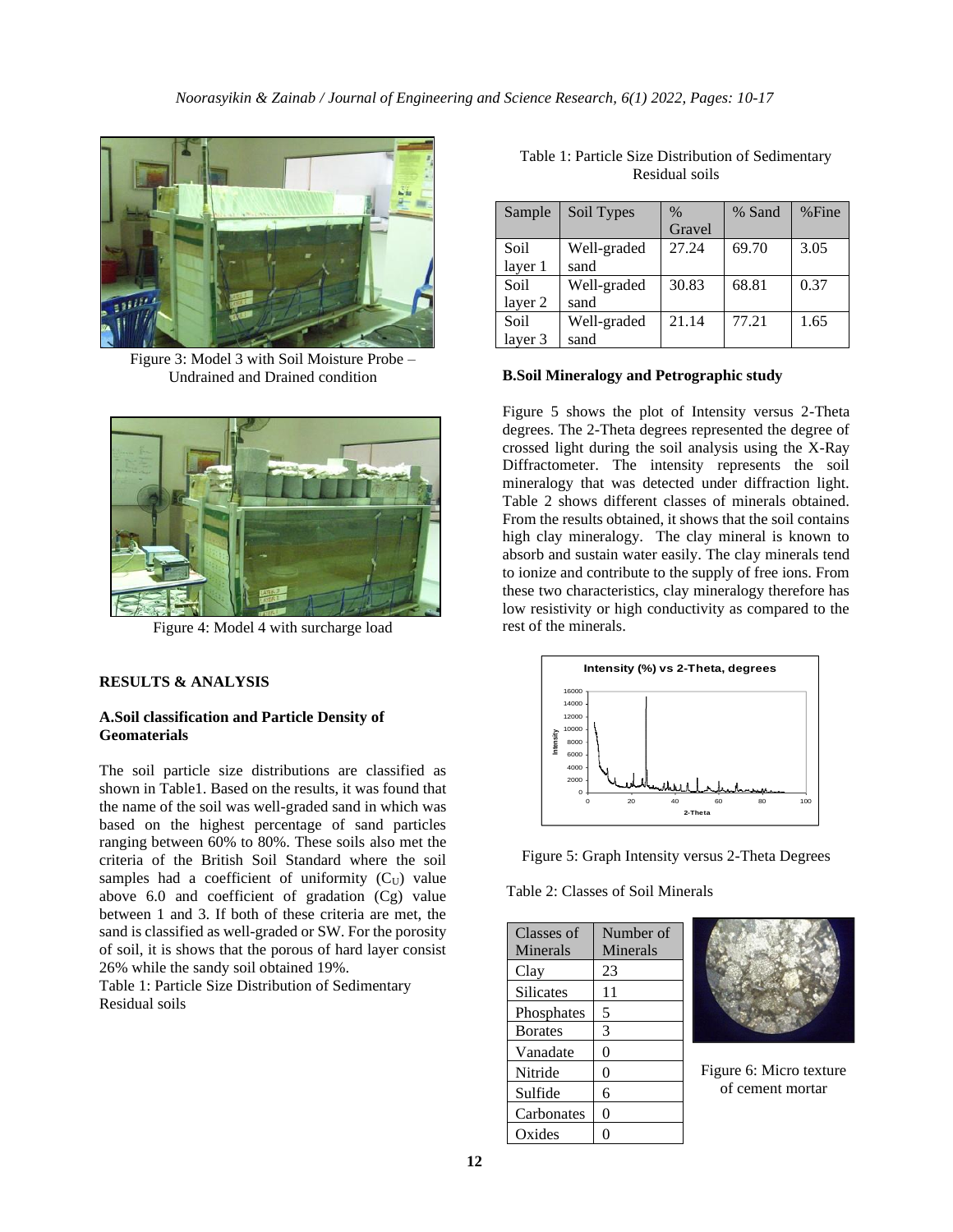Figure 6 shows the cemented texture of the cement mortar constituted of silica sand grains with Portland cement also known as calcite as the filler under 4x microscope. The monochrome color of the silica sand in black, grey and off-white indicated the reflection and refraction of light on the silica sand particles of size 0.05 mm diameter.

#### **C. Tank Modeling – 2D Resistivity Profiling**

#### **Model 1 – Dry Condition**

This model was carried out in dry condition with cement mortar (as bedrock) and sandy soil (layer 1 and layer 2) in the tank respectively. Since the soil strata were relatively oven-dried samples, no output was obtained as all 41 electrodes could not give any reading of soil mass conductivity.

#### **Model 2 - Geostrata at Wet Undrained Condition**

This model was carried out in wet and undrained condition with cement mortar (as bedrock) and sandy soil (layer 1 and layer 2) in the tank respectively. Figure 7 shows the image of geostrata for Model 2 by 0.5% weight of water. The image presents in homogeneous layer similar to actual condition. The RMS error was found to be 29.1% where it is acceptable for interpretation where produce good reliable image. The georesistivity images reading was repeated when Model 2 was wetted at 5.0% and 10% and subsequently the results were analyzed in the same manner. It was noted that at 5.0% and 10.0% by weight of water the RMS errors were 19.8% and 9.9% respectively, below 30.0% as the control. Figure 5 shows the georesistivity analysis for Model 2 in wet condition by different weight of water (0.5%, 5.0% and 10%).



Figure 7: Georesistivity images for Model 2 at 0.5% by weight of water



Figure 8: Graph georesistivity value versus weight of water (0.5%, 5.0% and10.0%) for Model 2

From Figure 8, at 0.5% by weight of water, sandy soil layer 2 and sandy soil layer 1 had georesistivity value ranging from 2,859 Ωm to 5,217 Ωm. Meanwhile, at 5.0% by weight of water, the georesistivity value decreased by 74.8% with range values from 720  $\Omega$ m to 1,558 Ωm**.** At 10.0% by weight of water, the georesistivity value also decreased by 25.1% with range values from 539 Ωm to 981 Ωm, differed by 442 Ωm .The clay mineralogy contains in the soil sample affect to the soil samples by ionizing and supplied free ions.

 For hard layer, at 0.5% by weight of water, the range of georesistivity value was wider as compared to 5.0% and 10.0% which ranged from 5,217  $\Omega$ m to 192,688 Ωm. This could be due to less presence of free ions from the water molecules Hence, because of less weight of water, the hard layer acquired high values of georesistivity at 0.5% by weight of water. In addition, the silicate mineralogy contains in hard layer gave affect which lead to high resistivity values. On the other hand, at 5.0% by weight of water, the georesistivity values decreased by 17.0% which ranged from 1,558 Ωm to 159,899 Ωm. Nevertheless, at 10.0% by weight of water, the hard layer had the greatest percentage of decreases in georesistivity values of about 77.7%, ranging from 981 Ωm to 35,634 Ωm. Due to the large pore space of 26.0% in the hard layer, this porosity influenced the water to be filled up between the pore spaces of hard layer. Hence, because of this reason, the hard layer consisted of low georesistivity value. In summary, the increases in moisture content influenced the changes of georesistivity value where it gave very low value depending on the porosity of the geomaterials. Hence, it can be summarized that although the density for each layer of geomaterials is the same, the porosity and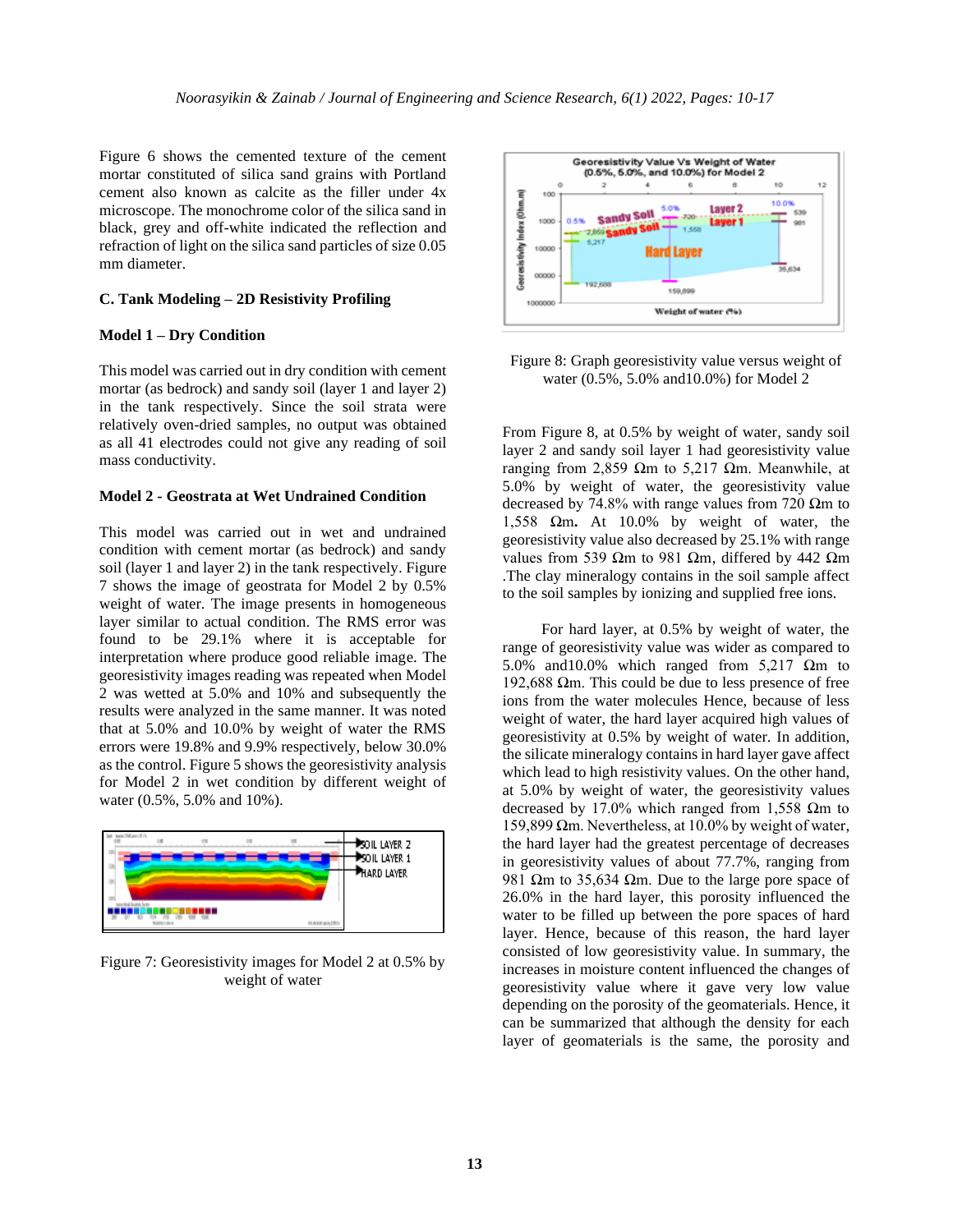moisture content of the materials may influence the georesistivity value.

#### **Model 2 - Geostrata at Undrained Condition**

 For Model 2 in undrained condition, the geomaterials were allowed to be air-dried. It was observed that the georesistivity value and moisture content of the geomaterials changed from Day 1 to Day 7. The trend lines of sandy soil layer 2 and sandy soil layer 1 are parallel. At Day 1, the georesistivity value for sandy soil layer 2, sandy soil layer 1 and hard layer was relatively lower with maximum value of 141  $\Omega$ m, 159 Ωm and 330 Ωm respectively at 15.55% moisture reading. At undrained condition, the hard layer, instead of showing higher resistivity that sandy soils above but due to the self-draining properties of sandy soil, the moisture has saturate the hard layer mass, giving resistivity value of 330  $\Omega$ m. The soil moisture probe reading showed evidence that hard layer had moisture content of 15.55%. At the end of Day 7, the values for sandy soil layer 2, sandy soil layer 1 and hard layer increased slightly where the differences for soil layer 2 was 90  $\Omega$ m, in which was equivalent to 39% . Soil layer 1 had difference of 86  $\Omega$ m, equivalent to 35% and for hard layer it was only 4.62 % at difference in moisture of 4.16% for all materials. The findings show that residual soil with some clay content is very sensitive to slight change in moisture as compared to cement mortar.

### **Model 3 – Undrained and Drained Condition**

Model 3 is where Model 2 composite strata was topped up with another layer of sandy soil represent as sandy soil layer 3 and finally capped with another hard layer as shown in Figure 1. Model 3 was filled and flooded with tap water from the top surface and left to self-dry at room temperature for 24 hours. The georesistivity readings were then taken. The thickness of each geomaterials strata was measured from the georesistivity image as shown in Figure 9 at undrained condition. The thickness of georesistivity image for top hard layer was calculated to be 13.06 mm. Sandy soil layer 3, sandy soil layer 2, sandy soil layer 1 and bottom hard layer were calculated to be 26.10 mm, 4.35 mm, 4.35 mm and 26.1 mm respectively, totaling up to 74.00 mm of image for 850 mm total thickness of geomaterials.



Figure 9: Model 3 in undrained condition for Day 1

The different color codes represent the strata of geomaterials Model 3 at moisture reading of 29.91% (top hard layer) and 40.76% for soil layer 3 to soil layer 1. The dark blue layer represents hard layer at top where the georesistivity value is 2.53  $\Omega$ m. For blue, custom blue, light blue, custom light blue, turquoise, and custom light green colors, these layer colors represent sandy soil layer 3. The georesistivity value for sandy soil layer 3 ranged from 4.20 Ωm to 11.6 Ωm. For sandy soil layer 2, the georesistivity value ranged from 11.6  $\Omega$ m to 19.3  $\Omega$ m in which is represented by bright green and green colors in the table. Meanwhile, the georesistivity value for sandy soil layer 1 ranged from 19.3  $\Omega$ m to 32.1  $\Omega$ m, in which is represented by lime and yellow colors. It was observed that the flow of ion electricity in the sandy soil layer 3 was more conductive than in sandy soil layer 1. This was because sandy soil layer 3 was at the uppermost surface and at the shortest travel distance to the source of current transmit via the soil mass as compared to sandy soil 1 and sandy soil layer 2.

Figure 10 shows the graph of comparative georesistivity index for hard layer represented by Model 2 and Model 3 both at undrained condition for Day 1 to Day 7. The objective was to determine the characteristics of the georesistivity image of the hard layer when it is at the top as compared at the bottom of the tank. It was noted that the georesistivity value of hard layer for Model 3 ranged from 2.53  $\Omega$ m (Day 1) to 3.68  $\Omega$ m (Day 7) with recorded moisture ranged from 29.91% (Day 1) to 25.1% (Day 7). Meanwhile, for Model 2, the georesistivity value of hard layer ranged from 330  $\Omega$ m (Day 1) to 346  $\Omega$ m (Day 7) with recorded moisture that ranged from 15.55% (Day 1) to11.39% (Day 7). Results showed that although the hard layer had the same properties, but the moisture content had significantly determined the georesistivity value of the hard layer besides its mineral compositions. Figure 11 shows the graph of comparative georesistivity index for sandy soil layer 1 and sandy soil layer 2 represented by Model 2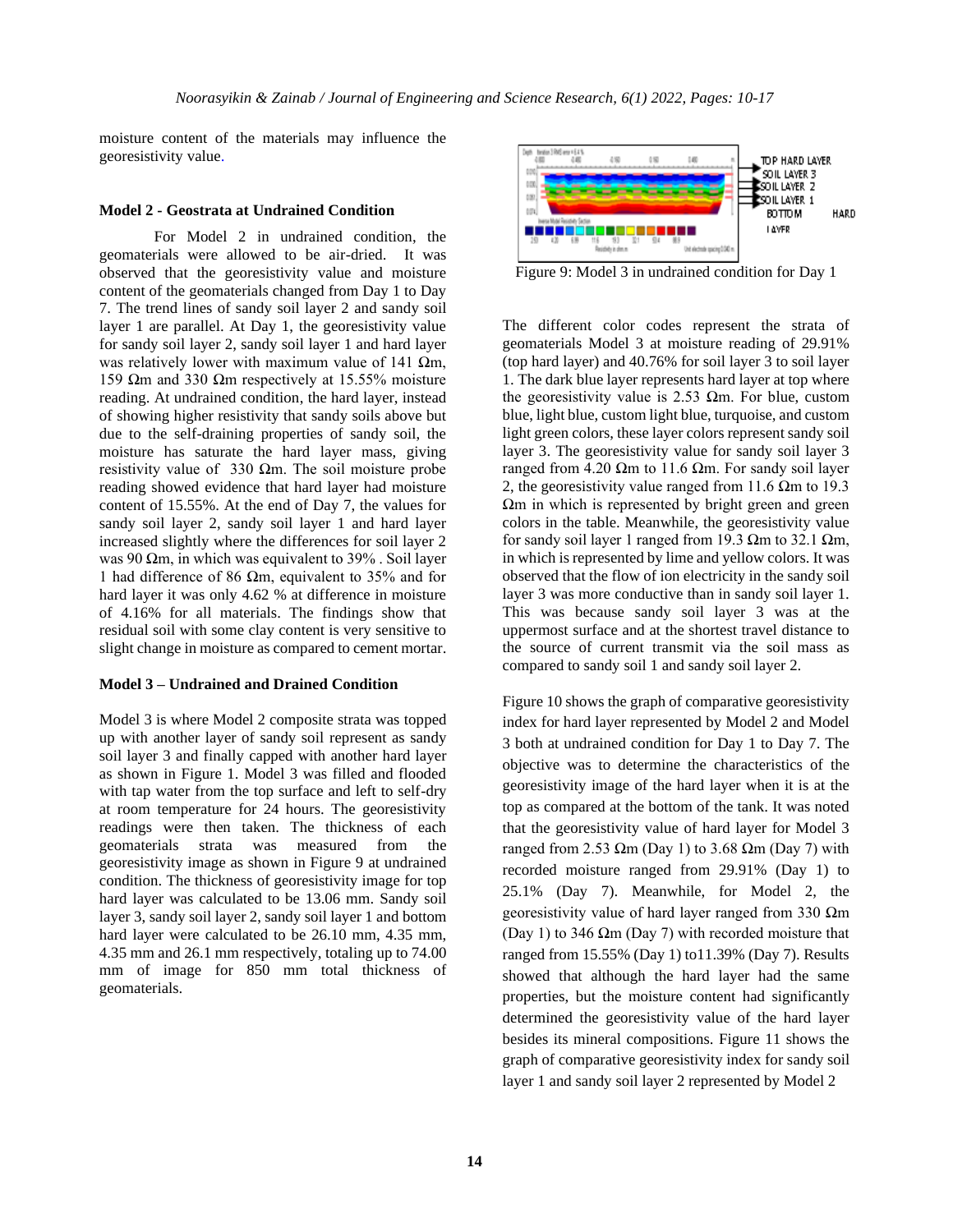and Model 3 both at undrained condition for Day 1 to Day 7.

The objective was to determine the characteristics of the georesistivity image of sandy soils between two Models. The Figure shows the trend of georesistivity value for sandy soil layer 1 and sandy soil layer 2 that represent each Model; Model 2 and Model 3 in undrained condition.



Figure 10: Graph of georesistivity index versus moisture content of hard layer for Model 2 and Model 3 in undrained condition



### Figure 11: Graph of georesistivity index versus moisture content of sandy soils for Model 2 and Model 3 in undrained condition

The blue and pink marks represent sandy soil layer 2 and sandy soil layer 1 respectively for Model 2 at undrained condition. Meanwhile, green and orange colors represent sandy soil layer 2 and sandy soil layer 1 for Model 3, which was also at undrained condition. In

Model 2, the georesistivity value for both sandy soils ranged from 141 Ωm (Day 1) to 245 Ωm (Day 7) with

recorded moisture that ranged from 15.55% (Day 1) to 11.39% (Day 7), in which reduced by 26.8%. However, in Model 3 the georesistivity value presented low value which ranged from 11.6  $\Omega$ m (Day 1) to 51.3  $\Omega$ m (Day 7) with recorded moisture that ranged from 40.76% (Day 1) to 20.92% (Day 7). Comparatively, the georesistivity values for Model 2 and Model 3, differed in total by 79.0%. An additional soil layer 3 capped by hard layer and saturated for 1 day that made up Model 3 made the degree of moisture in Model 3 higher than Model 2. Soil moisture probe reading indicated that Model 2 had range of moisture from 11.39% to 15.55% while Model 3 had moisture content of 20.92% to as high as 40.76%. Hence, this was justified by the georesistivity images observed for both models.

#### **Model 4 – Effect of Surcharge Load**

After one month observation, Model 3 was uniformly loaded with concrete cubes at three different surcharge loads of 0.7 kN/m, 1.0 kN/m and 2.0 kN/m for 24 hours each. A comparative analysis of the overall georesistivity images with surcharge load (Model 4) and without surcharge load (Model 3) was carried out as shown in Figure 9 below. As the soil layers were more compressible than hard layer, it could be seen that at 0.7 kN/m surcharge, Model 4 lateral color images distorted vertically as compared to Model 3 color images. The lateral colour images are more uniform without surcharge as compared to with surcharge. The differences in the georesistivity value due to the surcharge that caused the densification of compressible soil are plotted as shown in Figure 12.



Figure 12: Comparison of georesistivity image without surcharge (Model 3) and with surcharge load of 0.7 kN/m (Model 4)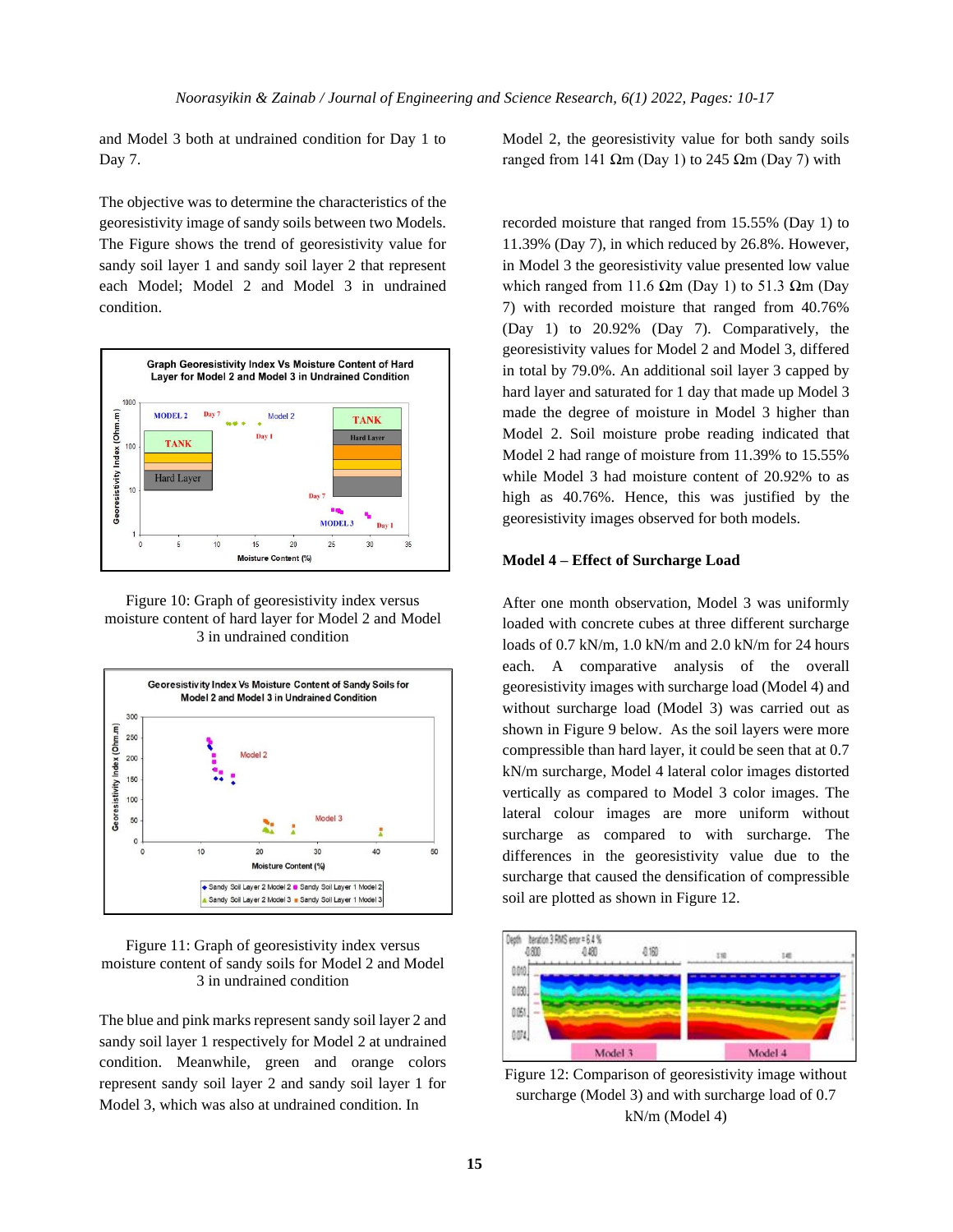Without surcharge, the georesistivity of compressible soil layers were 9.48 Ωm for layer 3, 28.5 Ωm for layer 2 and 49.4  $\Omega$ m for layer 1. At surcharge load 0.7 kN/m, the georesistivity value of sandy soil layer 3, sandy soil layer 2 and sandy soil layer 1 were 17.3 Ωm, 30.1 Ωm, and 52.2  $\Omega$ m respectively with recorded moisture of 19.92%. It was noted that the georesistivity value increased from Model 3 result at Week 4. At surcharge load of 2.0kN/m, the georesistivity value of sandy soil layer 3 had difference of 1.8 Ωm, equivalent to 10.4%. Moreover, sandy soil layer 2 had difference of 1.6  $\Omega$ m, equivalent to 5.3% while sandy soil layer 1 had difference of 0.6 Ωm at recorded moisture of 19.62%. The % of moisture content reduced by 0.91% at surcharge load 2.0 kN/m.

It was observed that as the surcharge load increased, the georesistivity value of sandy soils increased slightly due to its compressible effect. The total percentage difference was 50.4%. This was because as the compressible soil densified the pore volume, the moisture was expelled. Thus, naturally, the georesistivity increases were well-represented by the georesistivity image. Figure 13 shows the graph of georesistivity value versus moisture content for sandy soils at three different surcharge loads (0.7KN/m, 1.0KN/m, and 2.0KN/m).







# Figure 14: Graph georesistivity index versus moisture content of top hard layer for Model 4 at three surcharge loads

Without surcharge, the top hard layer georesistivity value was less than 5.43  $\Omega$ m at 22.86% moisture reading. At surcharge load of 0.7kN/m, the georesistivity value increased to 5.76  $\Omega$ m to 10.0  $\Omega$ m at recorded moisture of 22.65%. As surcharge load increased to 1.0KN/m and 2.0KN/m, the georesistivity value increased respectively where it ranged from 6.87 Ωm to 11.4 Ωm with recorded moisture of 22.42% finally. The observation of the georesistivity image was further extended for another 3 consecutive weeks where Model 4 was allowed to dry up at a final surcharge load 2.0 kN/m.



Figure 15: Trend of graph of georesistivity index